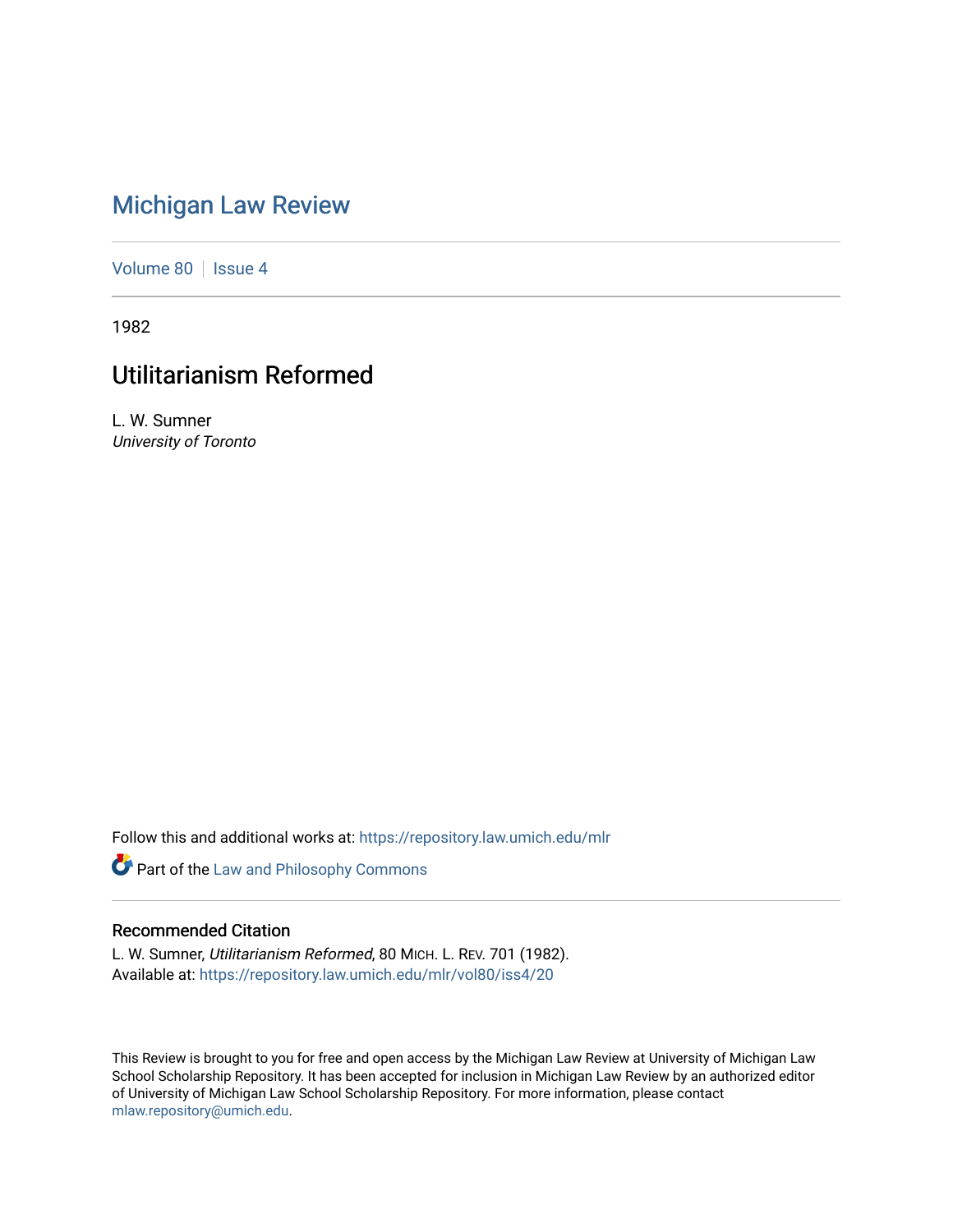### **UTILITARIANISM REFORMED**

#### *L.* W. *Sumner\**

UTILITARIANISM AND CO-OPERATION. By *Donald H. Regan*. New York: Oxford University Press. 1980. Pp. xiv, 279. Cloth \$37.50; paper \$15.95.

In 1780, the first edition was printed of Jeremy Bentham's *Introduction to the Principles of Morals and Legislation,* the earliest modem statement of the moral theory that has come to be known as utilitarianism. 1 Despite the vicissitudes of philosophical fashion since Bentham's time, the theory has seldom relinquished its position as the centerpiece of Anglo-American moral, political, and legal philosophy. The issues that have animated the enormous literature on utilitarianism may be broadly grouped into two categories: the external and the internal. The former concerns the relations between utilitarianism and rival theories, or between utilitarianism and "common sense." The critical question here is the adequacy of the theory as a general guide to individual moral decision, social choice, and the construction of political and legal institutions. This external debate has been paralleled by an equally vigorous intratheoretical inquiry carried on within the utilitarian camp itself. The critical issue here is the comparative assessment of the various versions of the theory. Utilitarianism, like most political and religious ideologies, appears to be a single unified doctrine only from afar. It is, in fact, a family of theories loosely linked by a shared set of basic presuppositions. The internal debate concerning the relative merits of the many possible members of this family has not been entirely insulated from the external one, for some versions of the theory have been devised and defended for their supposed ability to surmount what have been felt to be formidable substantive difficulties. But much of the discussion has assumed the adequacy of a generally util-

<sup>•</sup> Professor of Philosophy, University of Toronto. B.A. 1962, University of Toronto; **M.A.**  1964, Ph.D. 1965, Princeton University. The author has recently published a book on *Abortion*  and Moral Theory (1981). - Ed.

I. Actual publication was delayed until 1789 owing, Bentham tells us, to his discovery of some unexpected metaphysical difficulties. His attempt to resolve them led to the composition of *Of Laws in General. See* J. BENTHAM, OF LAWS IN GENERAL (H.L.A. Hart ed. 1970) (the manuscript was first published in 1945 under the title *The Limits of Jurisprudence Defined*).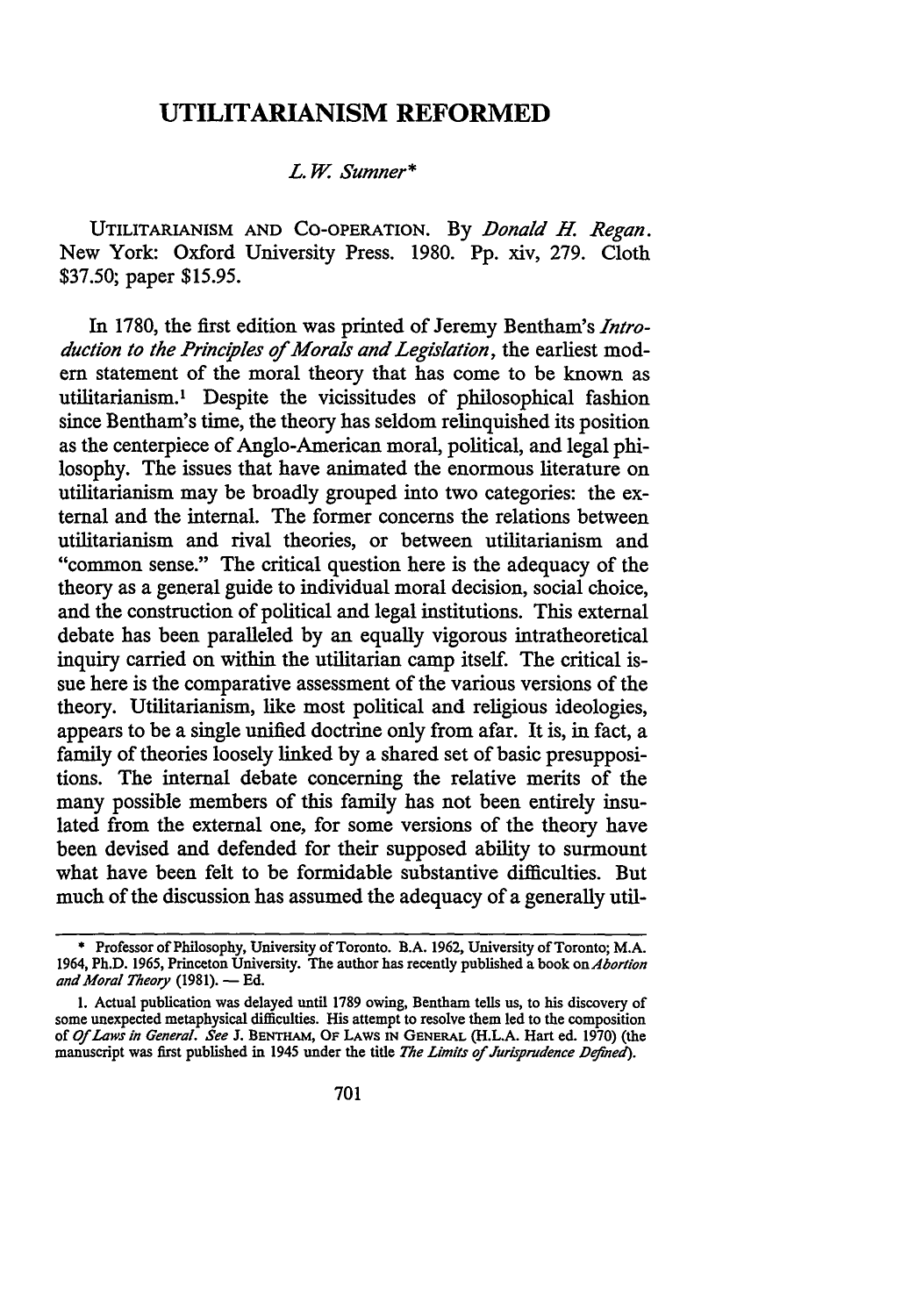itarian approach and has been directed toward identifying the variant that best meets the theory's own standards.

The internal issues then subdivide into two categories. The first concerns the content of the theory: What determines the value of an action's consequences? The second concerns the theory's form: What is the connection between the moral properties of an action and the value of its consequences? Even a limited number of plausible options concerning each of these elements will combine to generate a sizable variety of theories, each of which may reasonably be represented as utilitarian.

Donald H. Regan's *Utilitarianism and Co-operation,* published exactly two hundred years after the printing of Bentham's pioneering work, provides fresh evidence that the theory's resources have not yet been exhausted. The book falls nicely into the second subdivision of the internal debate. Regan does not try to defend utilitarianism against rival approaches; nor does he tell us what to count as utility. He attempts instead to assess the relative merits, from a utilitarian point of view, of some of the theory's traditional forms: actutilitarianism, rule-utilitarianism, and utilitarian generalization.

Regan's arguments and conclusions are important, and I will return to them shortly. First, however, I have some cautions for potential readers. Despite Regan's academic post at the University of Michigan Law School, the book contains no legal theory whatsoever. Regan confines himself to utilitarianism as a moral theory and ignores its political and legal implications. The discussion is, moreover, highly theoretical. Regan is concerned with practical moral problems only to the extent necessary to expose the strengths and weaknesses of possible versions of the theory. Most of the cases that he uses to test the theory's traditional varieties are themselves highly formal. Although he pays some attention to real-life examples illustrating the various theories, he never carries the analysis past the point where the desired theoretical conclusions have emerged. This avoidance of both political-legal and practical-moral issues means that the book will interest only moral philosophers.

Beyond this initial narrowing of the potential audience lie some further barriers. The questions that Regan addresses are extremely intricate, and an adequate treatment of them cannot fail to be itself intricate. Even the professional philosopher will find the book dense and difficult. This is not necessarily a defect. Indeed, Regan has done his best to mitigate the reader's inevitable labors in persevering through the argument. The main track of his argument is not hard to follow if one passes by the side trails that are now and again ex-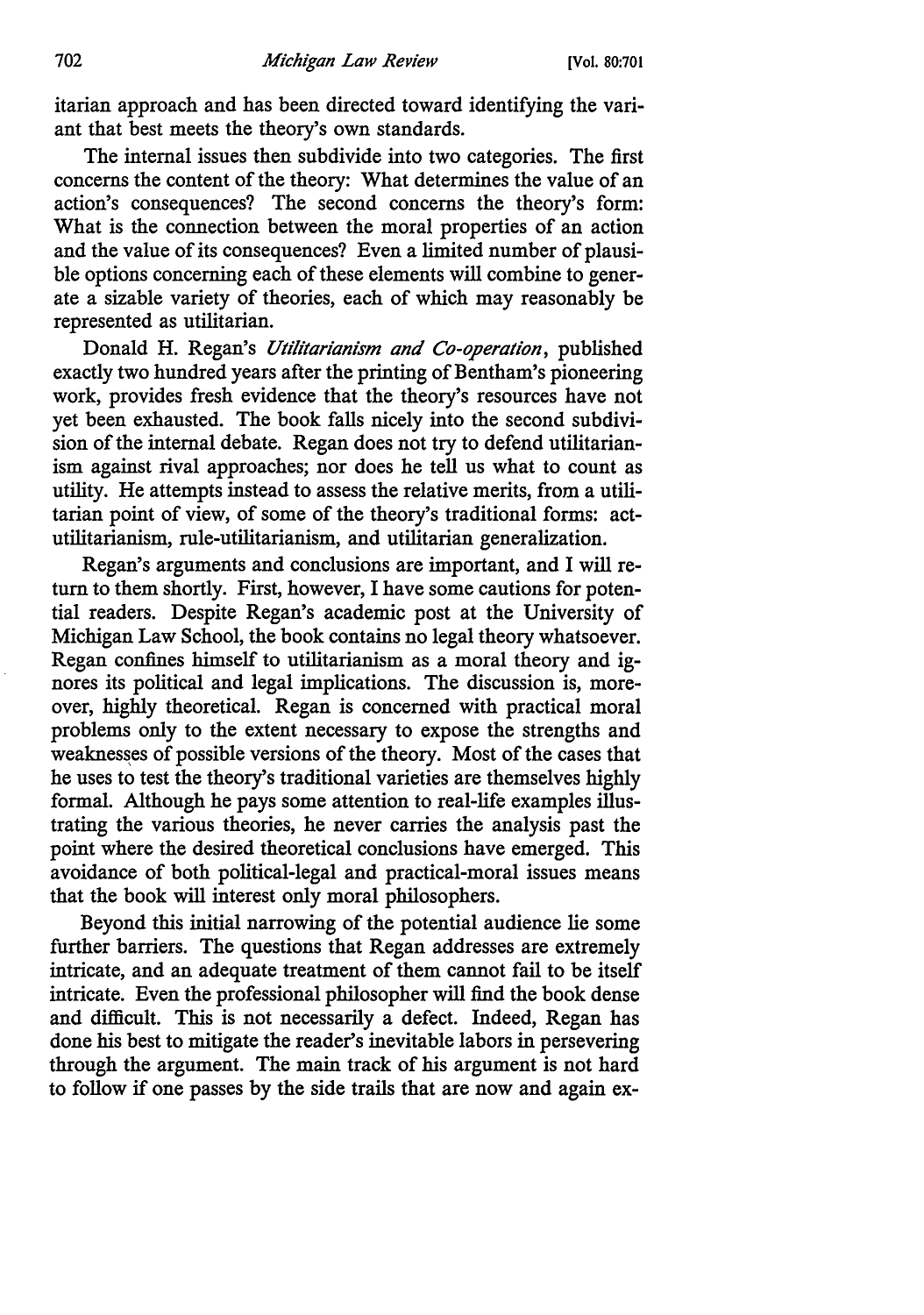plored. The book begins with a map of the route and signposts are located at frequent intervals. Complications and digressions are clearly labeled and often segregated from the central argument. Finally, not the least of the book's virtues is that the author has confined technical vocabulary to the minimum necessary for efficient deployment of the argument, and he writes in plain and accessible English. In short, as many concessions have been made to the reader as are compatible with analytic rigor. But the issues remain complex, and their exploration forbidding.

Moreover, many moral philosophers, who are, after all, trained to read hard books in their subject, will find the issues unfamiliar. In the past two decades, the literature on the varieties of utilitarianism has undergone a dramatic population explosion. The debate that Regan has joined has an extensive history, and an understanding of his contribution is aided considerably by familiarity with that history. Even though Regan has done much to explain the issues to the uninitiated, a reader's lack of background will be an added liability that he will need to surmount.

Before the book's potential audience shrinks to the vanishing point, let me provide some incentives for tackling this book. The literature on this subject, as on most, consists of a very large number of minor pieces and a very small number of landmark works. The two principal landmarks to date have been David Lyons's *Forms and Limits* of *Utilitarianism*<sup>2</sup>and D.H. Hodgson's *Consequences* of *Utilitarianism.*3 Now there is a third. (It is an interesting sidelight that all three books began life as doctoral dissertations; apparently this is the sort of work of which one is capable only during one's graduate studies.) Regan's book has raised the state of the art to a new level. It is rigorous, lucid, comprehensive, and original. It illuminates virtually every issue it addresses, including those that it shares with Lyons and Hodgson. A later landmark, of course, profits from the opportunity to criticize its predecessors, but even adjusting for this historical advantage, Regan's work is an impressive accomplishment. No one interested in the structure of utilitarian theories can afford to ignore it.

\* \* \* In the remainder of this Review I will first briefly outline Regan's main argument and then join some of the issues that it raises.<sup>4</sup> His

<sup>2.</sup> D. LYONS, FORMS AND LIMITS OF UTILITARIANISM (196S).

<sup>3.</sup> D.H. HODGSON, CONSEQUENCES OF UTILlTARIANISM (1967).

<sup>4.</sup> In my formulation of the argument, I have made minor alterations in some of Regan's definitions and theories, in the interest both of greater uniformity among them and of economy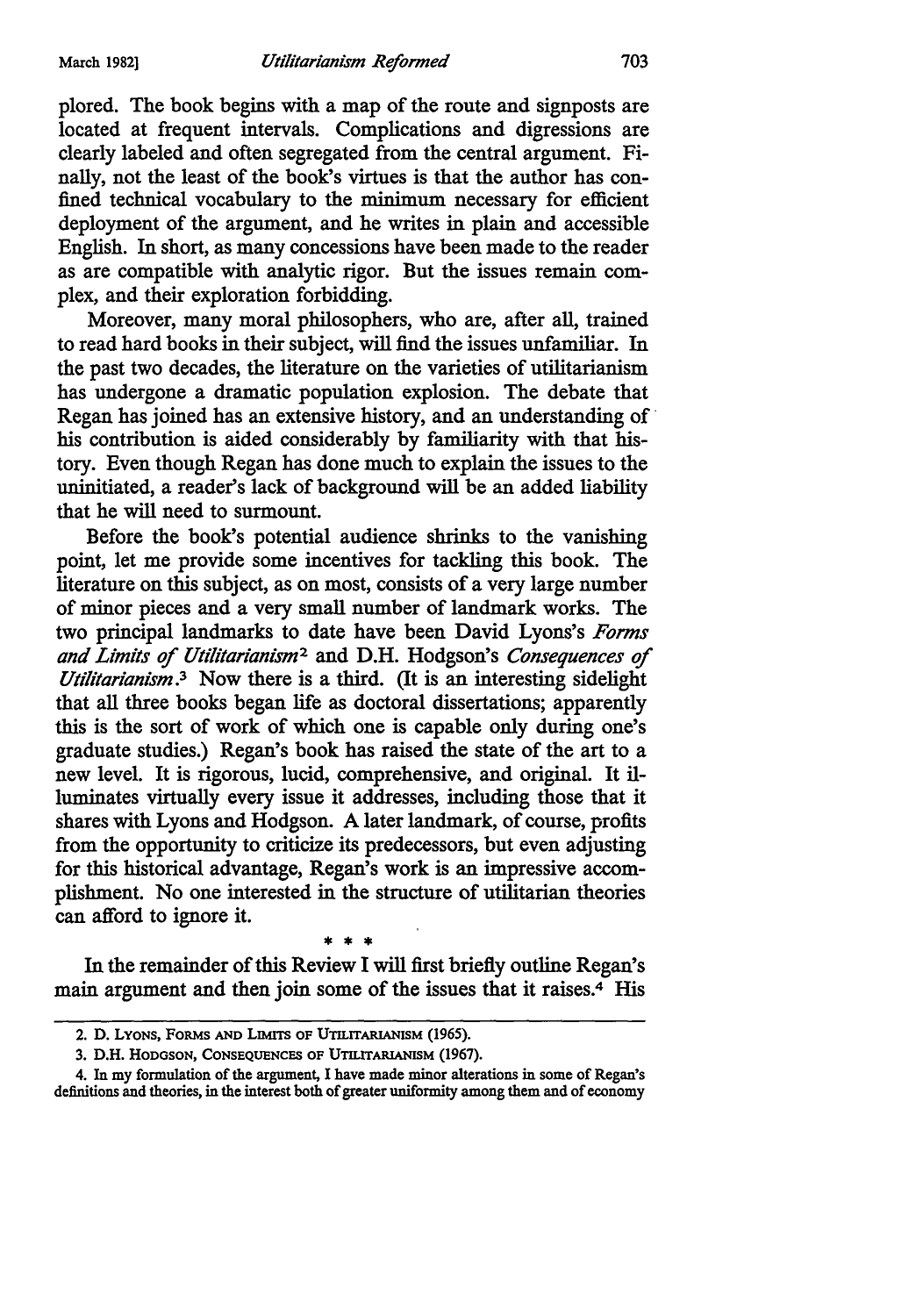objective is to compare the merits of three forms of utilitarianism. The most familiar of these is act-utilitarianism:

AU An act is right if and only if it produces the best possible consequences in the situation in which it is performed.<sup>5</sup>

Of the various possible versions of rule-utilitarianism and utilitarian generalization, Regan selects (for reasons that will shortly become clear) what he calls the "co-ordinated optimization principle":

COP An act is right if and only if it is prescribed (for the agent whose act is in question) by that universal prescription for action, the universal satisfaction of which would produce the best possible consequences.

The third member of the trio is what Regan calls "co-operative utilitarianism":

CU Each agent ought to co-operate, with whoever else is co-operating, in the production of the best possible consequences, given the behavior of nonce-operators.

The first step of the argument is a definition of what it is for a moral theory to be satisfied:

> Theory T is satisfied when an agent actually does what T requires him to do in a given situation.

It is then possible to define two properties that a particular moral theory might possess:

> Theory T has PropAU if any agent satisfying T in any situation produces by his act the best possible consequences.

> Theory T has PropCOP if all agents satisfying

T in all situations jointly produce by their acts the best possible consequences.

Regan suggests that the fundamental intuitive idea underlying actutilitarianism is that a moral theory ought to be a good theory for *each individual* to follow *(i.e.,* it ought to have PropAU), and that the fundamental intuitive idea underlying the traditional forms of ruleutilitarianism and utilitarian generalization is that a moral theory

of vocabulary. Any resulting distortions of his meaning are, of course, entirely my responsibility.

*<sup>5.</sup>* In AU, and in all subsequent contexts, "best possible consequences" must be read to mean "consequences at least as good as would be produced by any alternative." See Regan's formulation of AU, p. 12.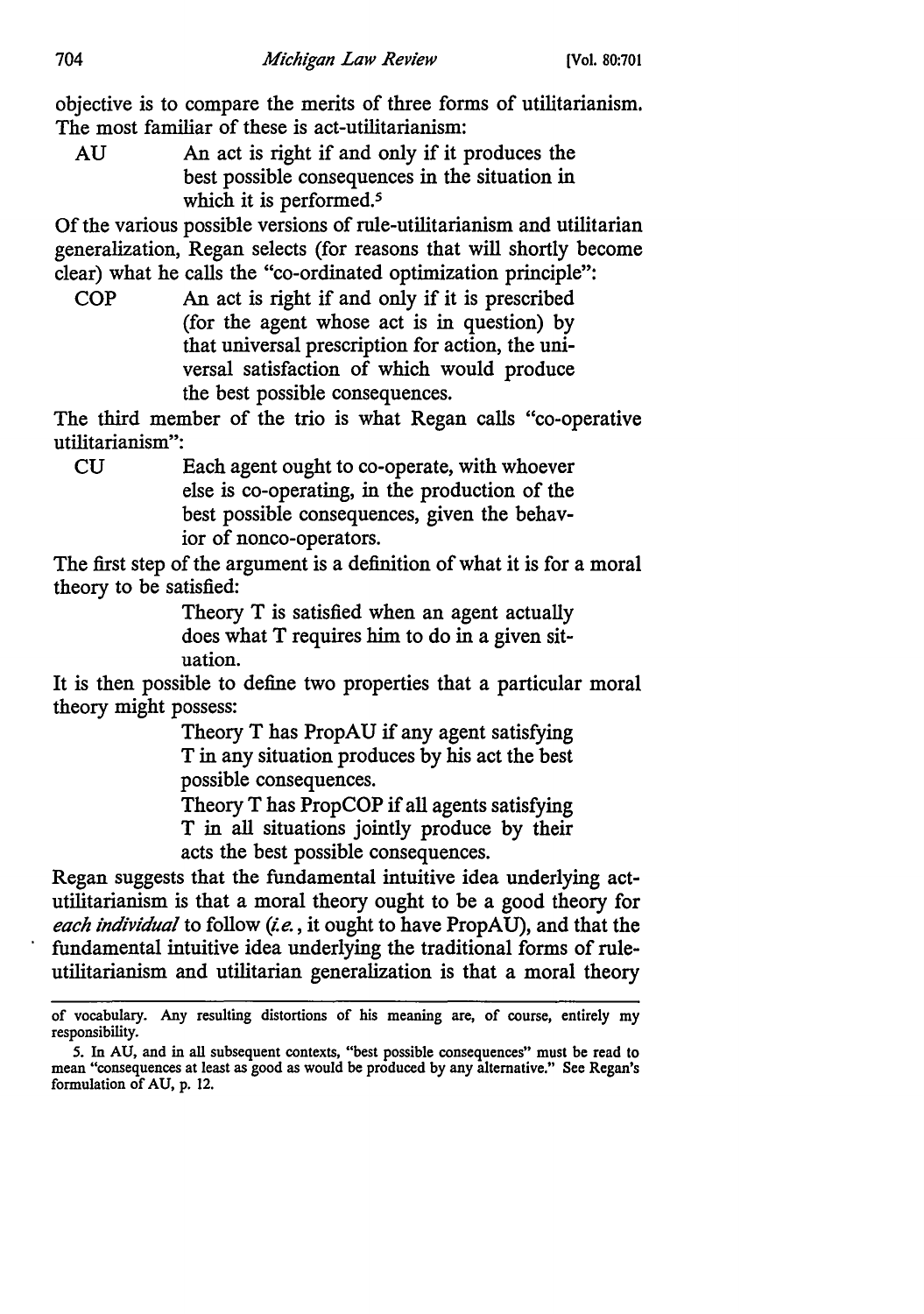ought to be a good theory for *all individuals* to follow *(!.e.,* it ought to have PropCOP). Ideally, then, a utilitarian should want a moral theory to have both properties. We thus have two standards, internal to utilitarianism, for judging versions of the theory.

Regan's main substantive contentions may now be readily enumerated:

- **(1)** AU has PropAU but not PropCOP.
- (2) COP has PropCOP but not PropAU.
- (3) No form of rule-utilitarianism or utilitarian generalization has PropAU (and most do not even have PropCOP).
- (4) No form of utilitarianism that resembles AU and COP in being "exclusively act-oriented" can have both PropAU and PropCOP.
- (5) CU, which is not exclusively act-oriented, has both PropAU and PropCOP.
- (6) Therefore, on internal utilitarian grounds, CU is preferable to AU and also to any form of rule-utilitarianism or utilitarian generalization.

For these claims to be fully intelligible we need a definition of "exclusively act-oriented." I will return to this later.

Although the main line of Regan's argument can be quickly sketched, a detailed description is a much more complicated matter. I cannot hope to do justice to more than a small part of it. I shall therefore pass over Regan's critique of rule-utilitarianism and utilitarian generalization, and focus on the relative merits of AU and cu.

That AU has PropAU is obvious. That it does not have PropCOP is shown by the following case. Imagine two persons, Row and Column, each of whom is presented with two possible options: for Row these are rl and r2 and for Column they are cl and c2. They must choose between these options independently; neither is able to communicate with, or in any way to influence the decision process of, the other. Their actual choices will jointly produce an outcome, the values of the possible outcomes being given in the following matrix:

|        |     |    | Column |    |  |
|--------|-----|----|--------|----|--|
|        |     |    | c1     | c2 |  |
| Case 1 | Row | rl | 10     | 0  |  |
|        |     | т2 | 0      | 6  |  |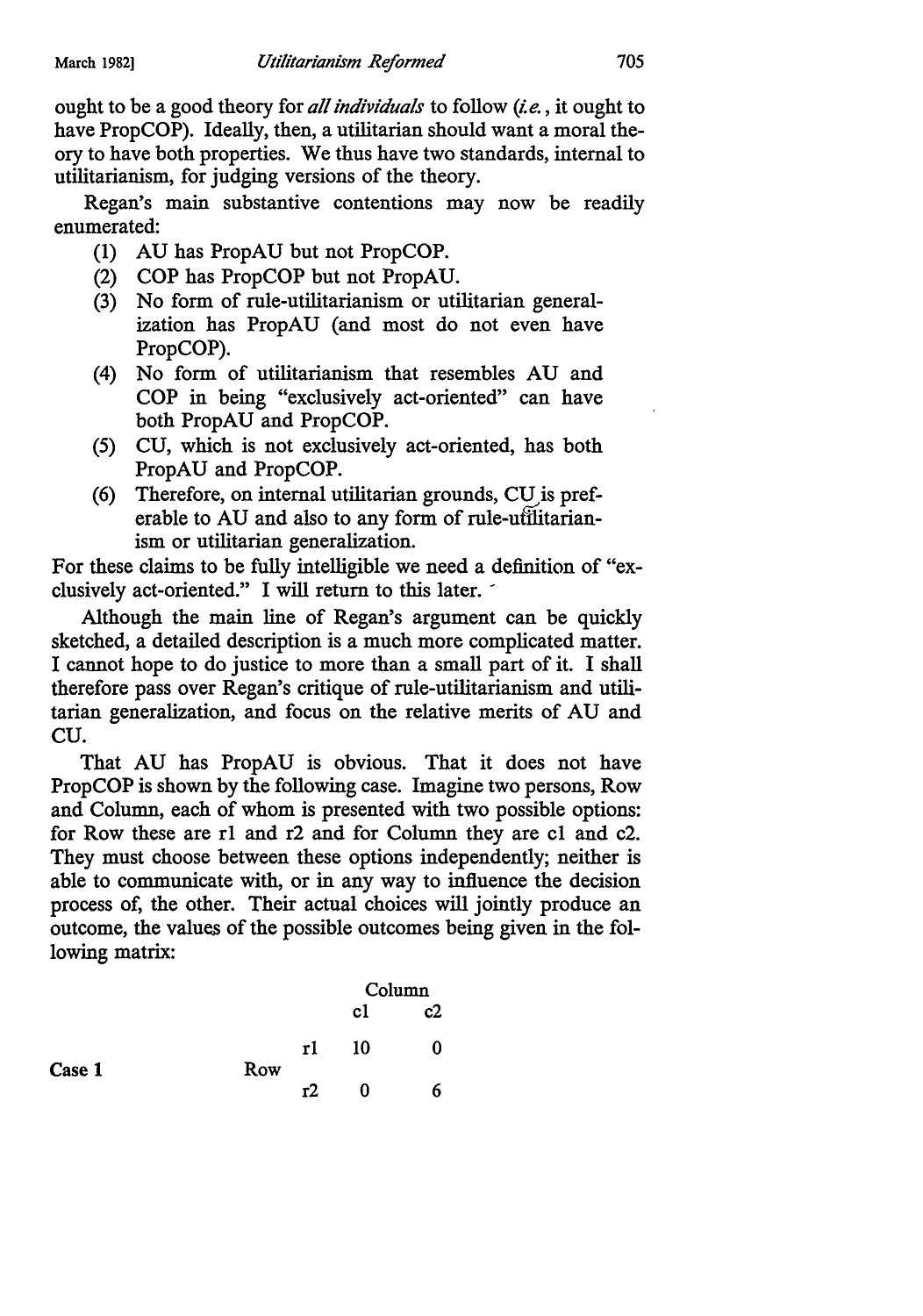Let us say that an outcome is *optimal* when it is best *(ie.,* at least as good as any other outcome). In this situation, rlcl is the optimal outcome. If Row and Column by their choices jointly produce that outcome, then each satisfies AU: given Row's rl, AU requires Column's cl, and vice versa. But if Row and Column jointly produce r2c2 then each still satisfies AU: given Row's r2, AU requires Column's c2, and vice versa. AU is thus universally satisfied either by rlcl (the optimal outcome) or by r2c2 (a suboptimal outcome); AU is *indeterminate* between these outcomes. Because universal satisfaction of AU does not ensure joint production of the best consequences, AU does not have PropCOP.

In Case 1, no stipulation was made of either Row's or Column's reasons for choice, but we are free to imagine that they are both actutilitarians. Let us say that an outcome is an *equilibrium* when each agent's choice produces the best possible consequences, given the actual choice of the other; let us also say that the agents have *coordinated* when they have jointly produced an equilibrium outcome. Act-utilitarian agents will wish to coordinate, since they will each have failed to satisfy AU if they jointly produce a nonequilibrium outcome. But universal satisfaction of AU requires only that they coordinate, not that they coordinate to produce the optimal outcome.

Case 1 establishes that AU lacks PropCOP. Since this is the defect in AU that leads Regan to prefer CU, it is important to ascertain just how serious the defect is. Regan has not shown that AU is selfdefeating. (A moral theory is self-defeating when its satisfaction impairs the achievement of its own aims.)6 AU is not self-defeating for two reasons. First, it does not fail according to its own standards. PropAU captures the fundamental intuitive idea behind AU, and AU has PropAU. AU fails only by the standards of rule-utilitarianism and utilitarian generalization. These may, of course, be standards worth meeting, and they are utilitarian standards, but they are not act-utilitarian standards. Second, and more important, while it is true that universal satisfaction of AU *may* produce a suboptimal outcome, it is not true that it *must* produce such an outcome.<sup>7</sup> The

<sup>6.</sup> For a useful discussion of self-defeatingness in moral theories, see Parfit, *Is Common-Sense Morality Se!f-IJefeating?,* 76 J. PHIL. 533 (1979).

<sup>7.</sup> *See* pp. 54-65. Here lies the crucial difference between AU and some other consequentialist principles. AU directs an agent to produce by his act the best *overall* consequences for everyone; it thus assigns each agent a common goal. What we might call act-egoism (AE) directs an agent to produce by his act the best *personal* consequences for himself; it thus assigns each agent a different goal. AU may face coordination problems in which universal satisfaction of the theory is compatible with a suboptimal outcome. But AE, besides facing analogous problems (in situations of perfect identity of interest), may also face Prisoners' Dilemmas (in situations of partial conflict of interest) in which universal satisfaction of the theory ensures a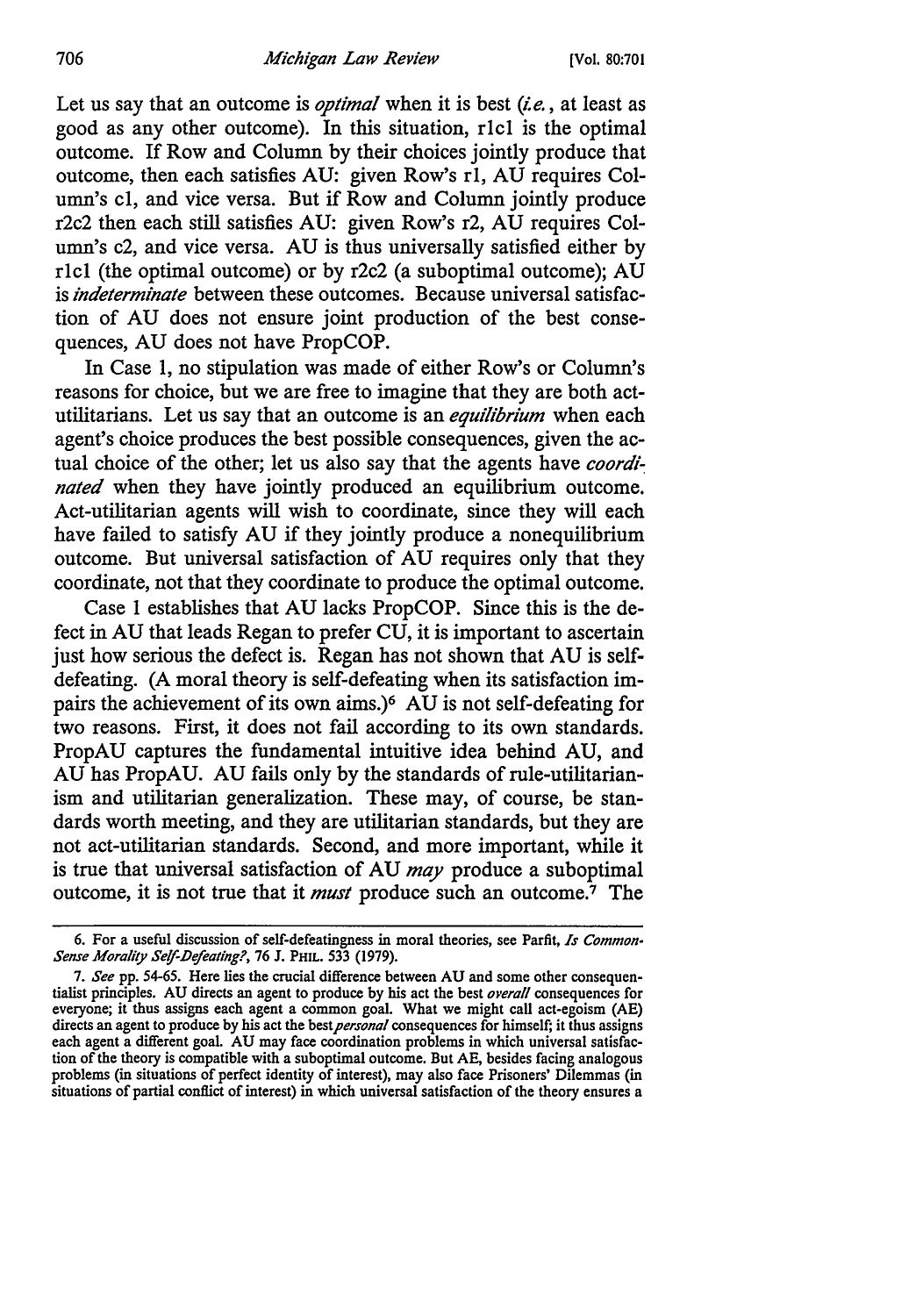optimal outcome in act-utilitarian coordination problems, after all, is also always an equilibrium. Production by each agent individually of best consequences is therefore a necessary, though not a sufficient, condition of production by all agents collectively of best consequences.

Even if AU is not self-defeating, however, the fact that a set of act-utilitarians may each satisfy their theory while coordinating on a suboptimal outcome still seems bothersome. The degree of bother varies in direct proportion to the size of the gap between the optimal and suboptimal outcomes. Consider the following matrix, for all values of  $n > 1$ :

|        |     | ٠  | Column |     |  |
|--------|-----|----|--------|-----|--|
|        |     |    | cl     | c2  |  |
| Case 2 | Row | rl | n      | 0   |  |
|        |     | r2 | 0      | 1/n |  |

Or again:

|        |     |    | Column          |            |  |
|--------|-----|----|-----------------|------------|--|
|        |     |    | cl              | c2         |  |
|        |     | rl | 10 <sup>n</sup> | o          |  |
| Case 3 | Row | т2 | 0               | <b>1-n</b> |  |

The second, and especially the third case show that as the value of n increases it becomes correspondingly more important that act-utilitarians coordinate to produce the optimal outcome.

Regan's argument does not show that they always, or indeed ever, fail to coordinate. This is its most important limitation. For all that the argument tells us, sets of act-utilitarian agents might invariably succeed, as a matter of fact, in coordinating to produce the optimal outcome. The indeterminacy of AU in Cases 1-3 may easily mislead us: AU's indeterminacy *only* means that it is universally satisfied by both the optimal and the suboptimal outcome; it does *not*  mean that AU requires agents to be indifferent between the two outcomes. If Row and Column in Cases 1-3 choose rlcl, they jointly produce better consequences than if they had chosen r2c2, but each also individually produces better consequences than if they had cho~

suboptimal outcome. There is no counterpart for AU of conflict-of-interest choice situations. *See* Parfit, *supra* note 6.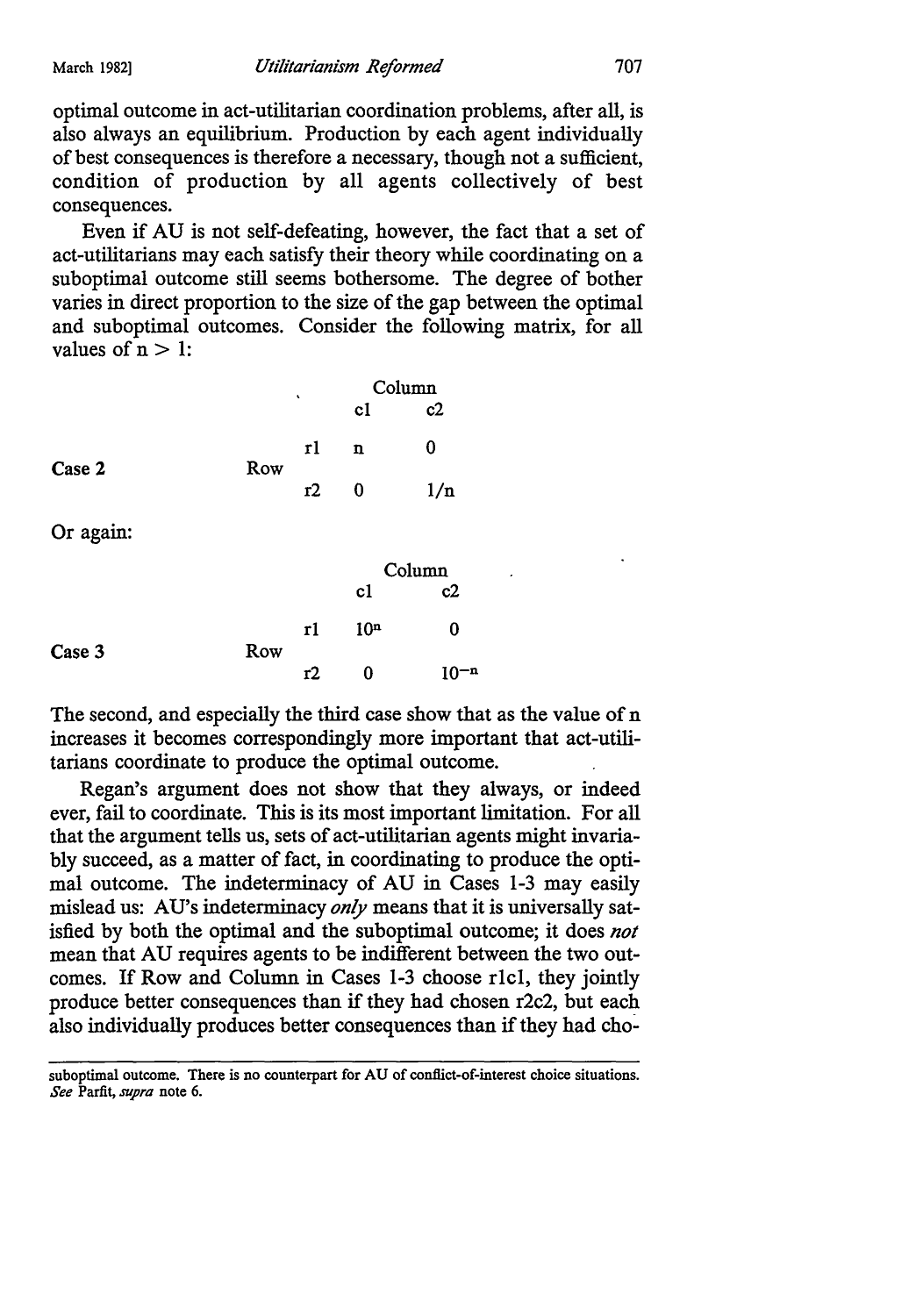sen r2c2.8 Since AU enjoins them to produce the best consequences, each, therefore, has an AU-given reason for preferring that they coordinate to produce the optimum. Neither, of course, can bring about this result unilaterally, but each has a reason for doing what he can to help bring it about. This fact explains why we should find it inexplicable, indeed perverse, if the two act-utilitarians in Cases 1- <sup>3</sup>were to coordinate on the suboptimal outcome.9 If coordinating to produce the optimal outcome were just as easy as producing the suboptimal outcome, what reason could either have for unilaterally defeating that result?

In coordination problems, one equilibrium result may possess some property that makes it stand out from the others; it may, that is, be *salient.* 10 It then becomes an obvious point on which agents who wish to coordinate may converge. In the first three Cases, rlcl stands out simply because it is optimal. This fact provides act-utilitarians with an AU-given reason for trying to coordinate to produce that outcome. They have available to them a strategy which, if universally followed, will ensure such coordination. Consider Case 1 again. Row's r1 will yield (depending on Column's choice) either 10 or 0; call this his 10-0 option. His r2 will yield either 0 or 6; call this his 0-6 option. Column also faces 10-0 and 0-6 options. Row and Column are thus symmetrically situated.<sup>11</sup> Neither option is (even weakly) dominant; however, they do have different maxima. If Row and Column both choose the option with the higher maximum (if both "maximax") they will coordinate to produce the optimum. And they will do so in all act-utilitarian coordination problems where there is a unique optimal result. Nothing, incidentally, depends on the fact that Row and Column are symmetrically situated in the first three Cases. This symmetry is absent in the following case:

|        |     |     | Column |    |  |
|--------|-----|-----|--------|----|--|
|        |     |     | cl     | c2 |  |
| Case 4 | Row | r1  | 10     | 5  |  |
|        |     | т2. | ŋ      | ь  |  |

8. I use here the marginal conception of consequences (correctly) favored by Regan, pp. 13-17.

9. It is also what lies behind the obviousness argument that Regan dismisses. *See* pp. 21- 23.

11. By saying that Row and Column are symmetrically situated I mean that the possible (individual) consequences of their options are identical. Regan uses a different notion of symmetry. *See* pp. 23-25.

IO. I have borrowed this term from Gauthier, *Coordination,* 14 DIALOGUE 195 (1975). The classic discussion is T. SCHELLING, THE STRATEGY OF CONFLICT (1960).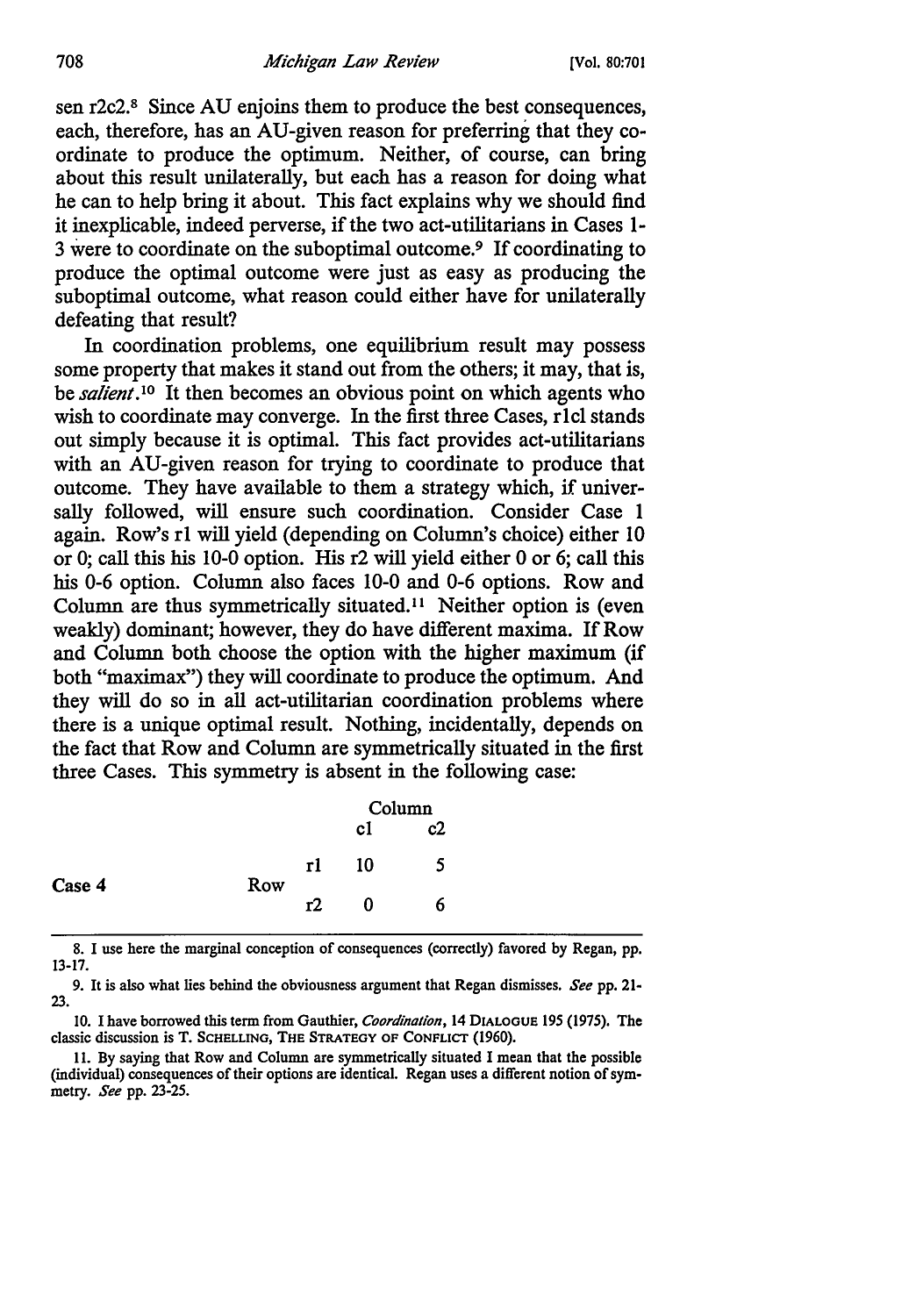Here Row faces 10-5 and 0-6 options while Column faces 10-0 and 5-6 options. Nonetheless, if both maximax they will coordinate to produce the optimal result, rlcl.

Maximax is, therefore, a rule or procedure for choosing among options that will naturally suggest itself for universal adoption by act-utilitarians in coordination problems. What is its status relative to AU itself? We should remember that satisfying AU generally requires considerable information about the choice situation. AU is difficult to satisfy when that information is, for whatever reason, incomplete. Consider cases of "individual choice under uncertainty." Here, the outcome is determined partly by the individual's choice and partly, not by the independent choice of another agent, but by nature. Further, the agent lacks sufficient information even to assign objective probabilities to the various possible states of nature. Imagine that Row is told that an um contains 100 balls, some red and some black, but is not told the ratio of one to the other. One ball is to be drawn at random from the um and Row is required to choose between betting on red or black, with the following payoffs:

Case 5 Row Red Black Nature Red Black IO 0  $\mathbf 0$ 6

Asssuming that Row wishes to produce the best consequences, how is he to choose? Given that he is confronted by 10-0 and 0-6 options, it seems reasonable for him to maximax, and thus to bet red. Maximax is a strategy or procedure intended to increase the likelihood of satisfying AU in a situation whose incomplete description makes it impossible to satisfy AU directly. Whether the strategy is best in a particular case will be determined by the way things actually tum out (whether AU is satisfied). Whether it is best in all cases of this sort will be determined by the way things actually tum out in the long run (how often AU is satisfied). AU thus remains the final test of the value of the strategy. In Case 5, maximax seems to be a sensible act-utilitarian strategy. This is, however, not always so in situations of "individual choice under uncertainty." Consider the following case: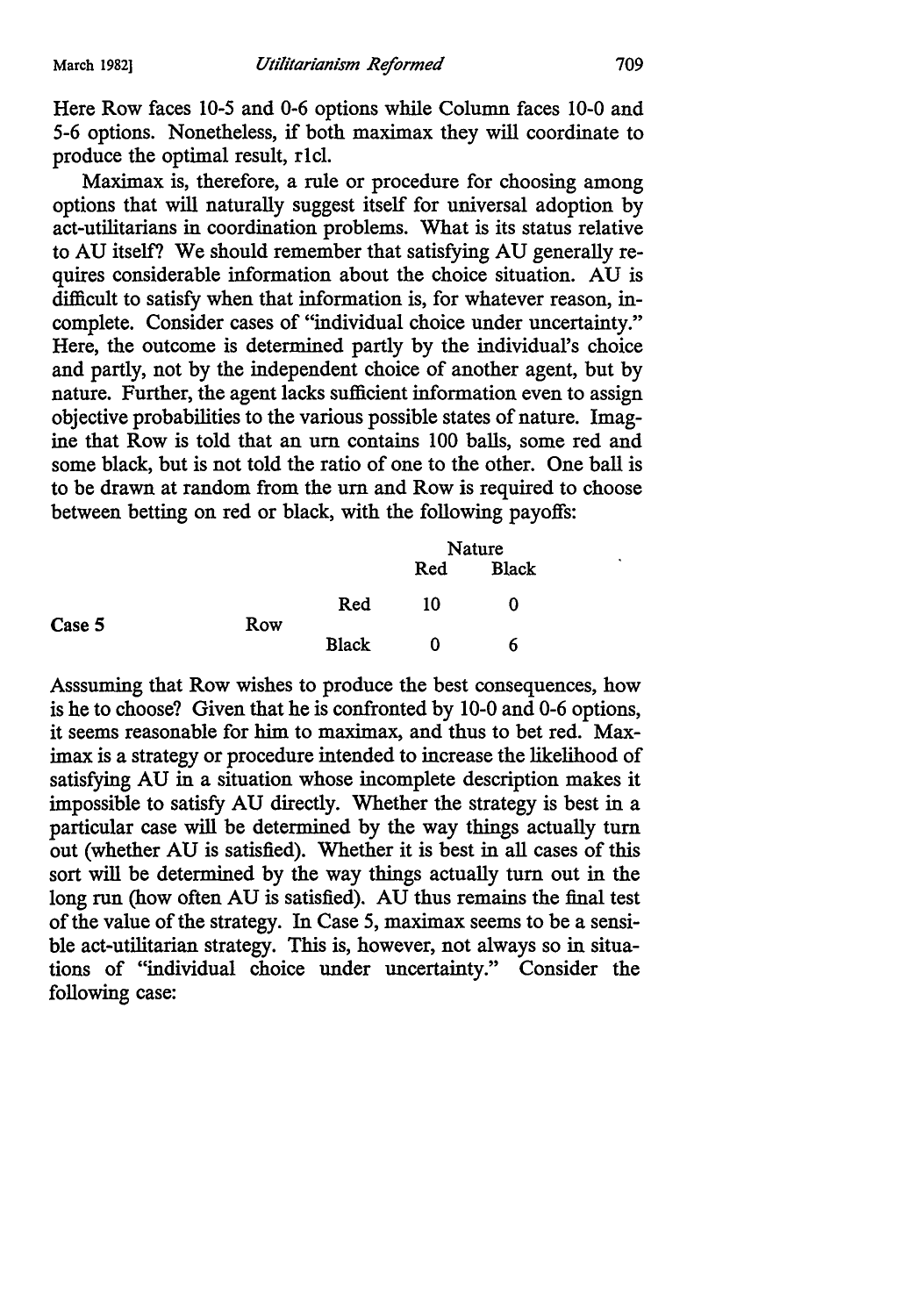|        |     |              | Nature |              |
|--------|-----|--------------|--------|--------------|
|        |     |              | Red    | <b>Black</b> |
| Case 6 | Row | Red          | 10     | 0            |
|        |     | <b>Black</b> | 8      | 9            |

Here maximax still dictates betting red, but betting black seems the wiser choice. Agents in situations of "individual choice under uncertainty" who are attempting to satisfy AU will have to attend to both the maxima and the minima of their options.

Whereas maximax is a fallible strategy for an individual act-utilitarian in choice under uncertainty, it is an infallible strategy for a group of act-utilitarians in coordination problems with a unique optimum. This very fact renders it salient for the members of such a group and thus increases the likelihood that they will all follow it and so will all coordinate to produce the optimal result.

An outcome may be salient for reasons other than its being an optimum. The bare schemata of coordination problems largely suppress the further properties that can make outcomes salient. In reallife problems, however, some of these additional cues are likely to be available to agents who are trying to coordinate. To the extent that they are available in a given case, act-utilitarians again increase their chances of successful coordination.

These further salient properties become particularly important when we discard a feature that has been shared by all cases thus far considered: their possession of a unique optimum.

|        |     |    | Column |    |
|--------|-----|----|--------|----|
|        |     |    | сl     | c2 |
| Case 7 | Row | rl | 10     | 0  |
|        |     | r) | O      | 10 |

With no further cues, Row and Column have no reason for preferring rlcl over r2c2; maximax does not determine a unique choice. Row and Column are therefore in danger of failing to coordinate on either equilibrium, and thus of failing to satisfy AU. Each has an AU-given reason for trying to coordinate, but no reason for aiming at a particular equilibrium outcome. If they are presented only with the abstract schema and are still prevented from communicating, they may have to resort to a randomized strategy that depends for its success upon luck. In cases with multiple optima, AU remains indeterminate in outcome since it is universally satisfied by any equilib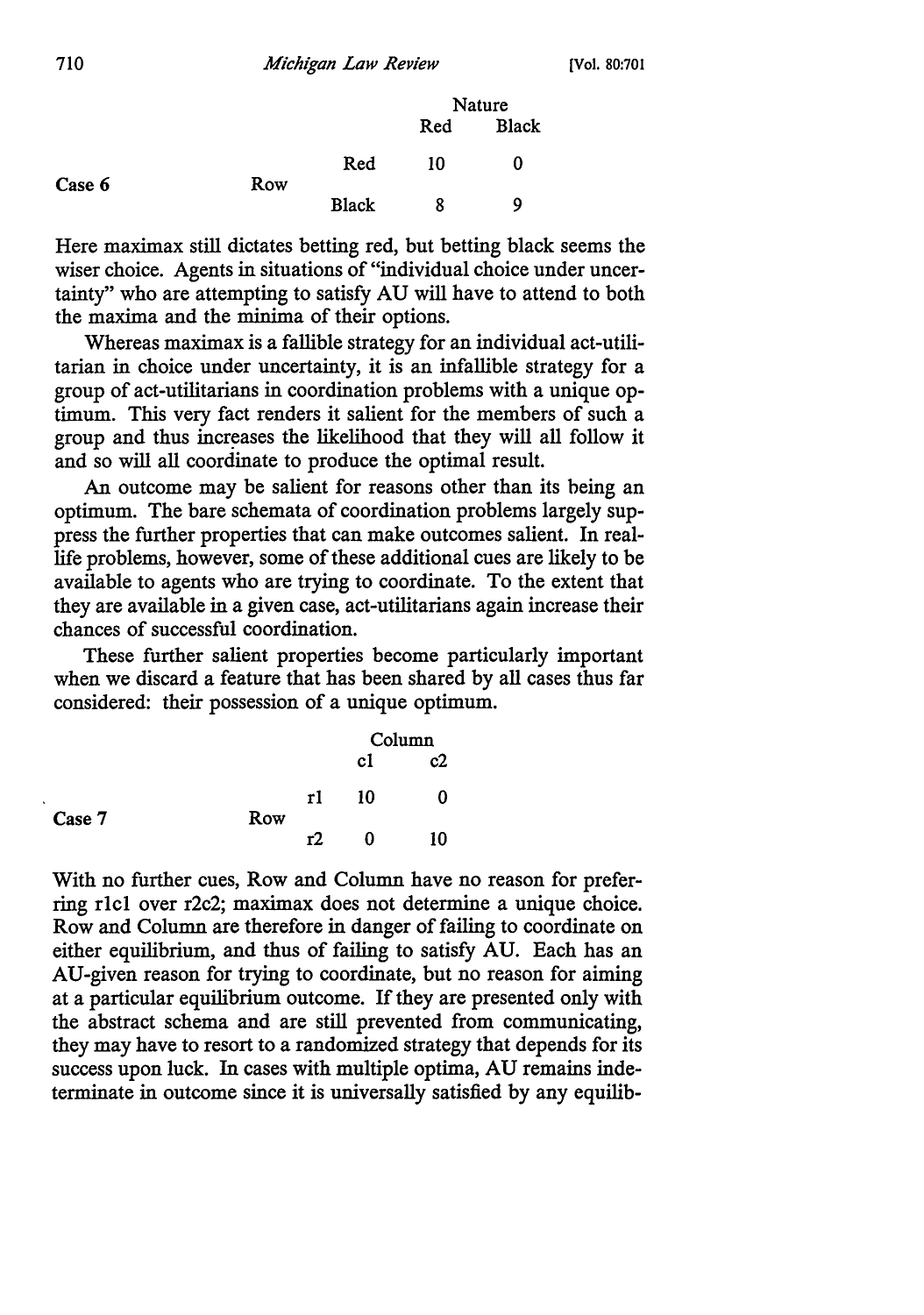rium, including a suboptimal one. But it is also indeterminate in strategy: because there is no unique optimum, there is also no salient choice procedure on which to converge. In real-life coordination problems with multiple optima, act-utilitarians who are unable to communicate will need to rely on further cues to render one of the optima salient. <sup>12</sup>

If, unlike Row and Column, they are able to communicate, they will have additional resources for ensuring coordination. In the first four Cases they should agree to maximax, and in Case 7 they should agree to choose one of the two equally attractive optima. Thus again, once the artificial constraints of the abstract problem are discarded, the chances improve that act-utilitarians will in fact manage to produce an optimal outcome.<sup>13</sup>

In some real-life coordination problems, communication and agreement are admittedly either impossible or excessively costly whether because of the number of agents involved, or their spatial or temporal distance from one another, or whatever. In such cases, a further device is available to produce coordination: the establishment and enforcement of a rule. Navigation is an obvious example. Perhaps in each separate instance ships approaching one another would manage to agree to pass either to port or to starboard, but it is more efficient to select one or the other (perhaps arbitrarily), enforce it as a general rule, and punish violators. Society exists, in part at least, to solve coordination problems. Sanctions alter the consequences of the choices confronting the agents. In Case 7, for instance, enforcing a rule requiring Row's r1 and Column's  $cl$  agents choosing other options would be punished  $-$  would reduce the value of r2c2, thus converting Case  $\overline{7}$  into something more like Case 1. And, of course, the fact that a given action is legally ( or socially) required may itself render the action salient, even apart from its effect on the value of its consequences.

<sup>12.</sup> Regan's cooperative utilitarians must also resort to such cues in choice situations of this sort. *See* pp. 190-206.

<sup>13.</sup> Regan's discussion of communication and agreement among act-utilitarian agents, pp. 32-43, is the least convincing in the book. The issue is not how act-utilitarians develop practices such as language use or agreement keeping, but whether act-utilitarians who have such practices can use them to coordinate. The very existence of the practices renders cenain procedures (such as agreeing to maximax and then keeping the agreement) salient; therefore, they increase the likelihood of optimal coordination (which is what act-utilitarians will be trying to achieve). Regan recognizes all this when he summarizes his objection: "[A]ll I claim is that it does not follow from the fact that certain parties are act-utilitarians that an 'agreement' between them will have any effect on their expectations or behaviour. Whether an agreement is effective or not depends on facts about the parties other than the fact that they are act-utilitarians." P. 37. These further facts include their ability to speak a common language and to make and keep agreements, properties generally possessed by real-life act-utilitarians.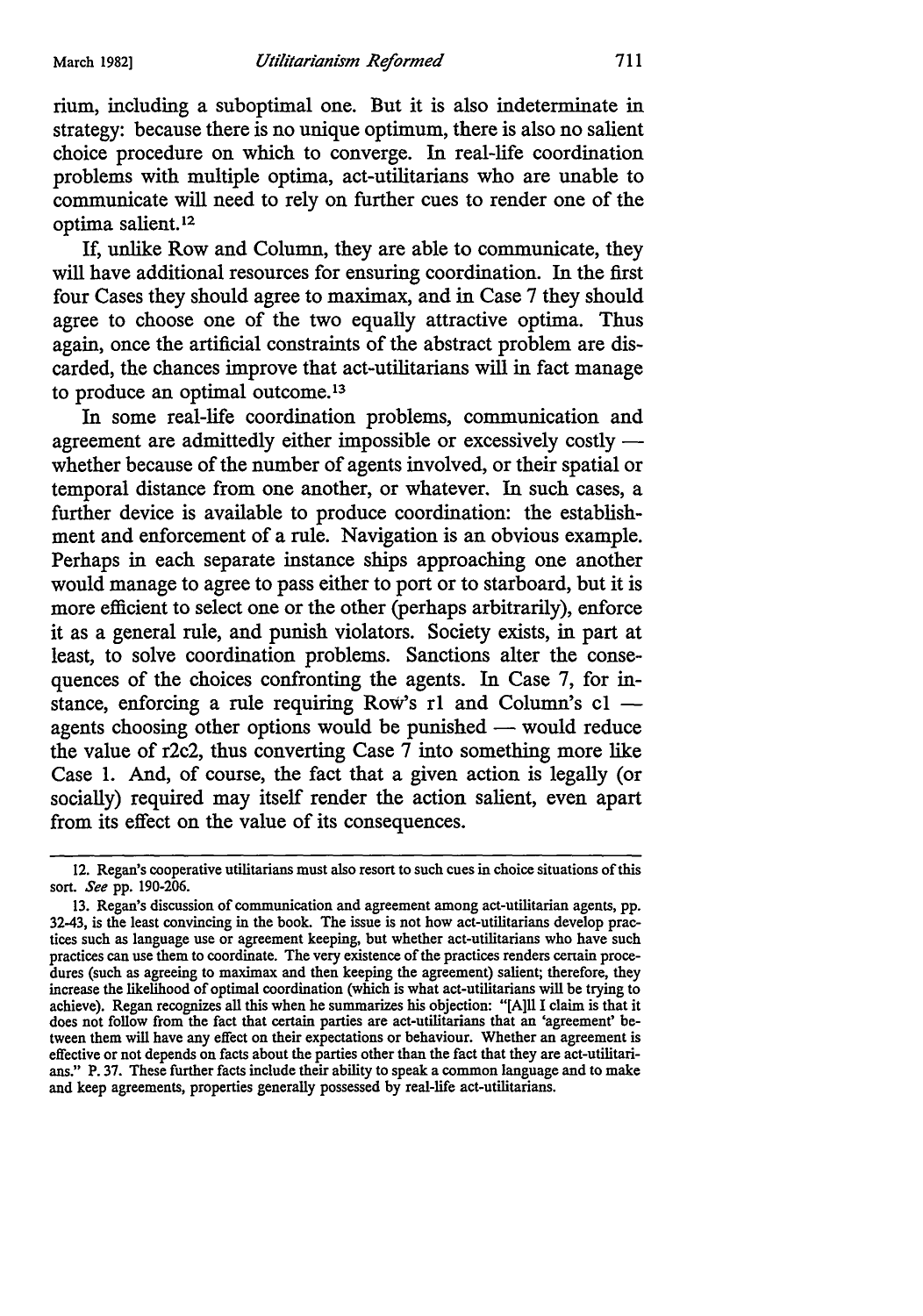Because AU does not have PropCOP, universal satisfaction of AU does not ensure coordination on an optimum. But universal satisfaction of AU is always compatible with coordination on some optimum, and act-utilitarians have an AU-given reason for wishing so to coordinate. Act-utilitarians, moreover, have a variety of procedures, strategies, and devices - salience, communication, agreement, enforcement - available for increasing the likelihood of effective coordination. AU's lack of PropCOP may, therefore, be a theoretical defect with few practical costs. It will not much matter in practice that universal satisfaction of AU does not *ensure* an optimal outcome if universal satisfaction of AU *in fact* generally results in an optimal outcome.

Still, the fact remains that universal satisfaction of Regan's CU does ensure production of an optimum. Is not a theory whose correct application by all guarantees an optimum superior, in practical terms, to one whose correct application by all might produce a suboptimum? Not necessarily. We need to distinguish two sorts of consequences that may flow from a theory's universal satisfaction. The first are the consequences of the acts that the theory requires: call these the theory's *direct* consequences. The second are other consequences of the procedure that the theory employs to yield its conclusions: call these its *indirect* consequences. Unless act-utilitarians manage invariably to coordinate to produce an optimum, universal satisfaction of CU has better direct consequences than universal satisfaction of AU. But satisfaction of CU may not have better indirect consequences.

AU is exclusively act-oriented. This means that it provides agents with a criterion for choosing among the acts open to them, but it does not require the use of any particular procedure in making that choice. CU is not exclusively act-oriented. It dictates a decisionmaking procedure; the right act is simply the one selected by that procedure. One of the indirect consequences of a theory is the expenditure of time and energy needed to apply it. No theory is costless in application, but complex and difficult decision-making procedures are more costly than simple and easy ones. The procedure required by CU is complex and difficult. AU is more flexible in allowing agents to resort to a variety of procedures and devices in response to the exigencies of actual situations. AU has direct costs since its universal satisfaction does not ensure the production of an optimum; CU has indirect costs since its procedure consumes time and energy. The direct advantages of CU must, therefore, be balanced against the indirect advantages of AU. How this balance will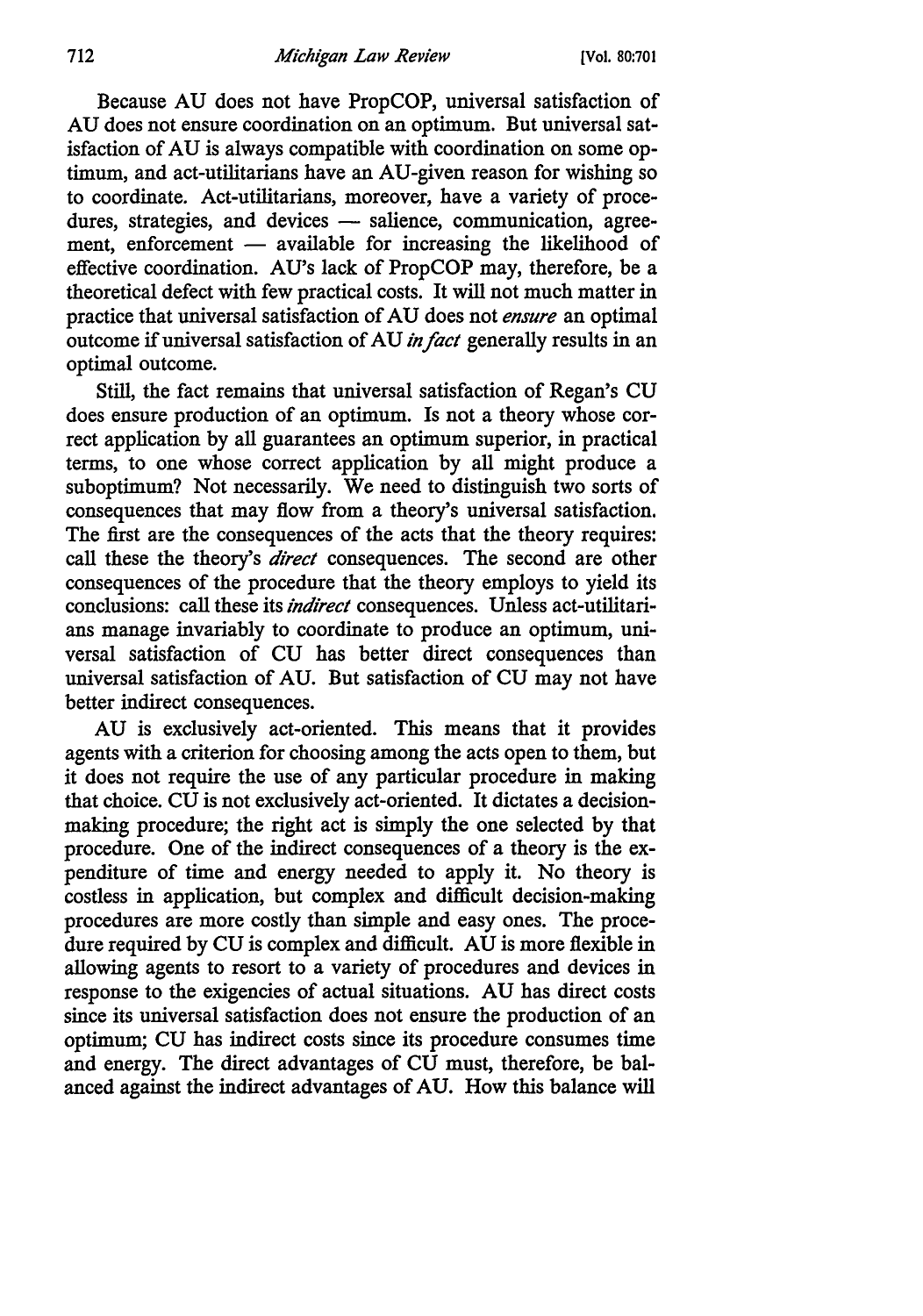tum out is an empirical question, which will depend upon the frequency with which groups of act-utilitarians achieve optimal coordination, the extent of the losses (the gap between optimum and suboptimum) on the occasions when they fail, the costs of the devices available to act-utilitarians, and the costs of the procedure required by CU. It is far from clear that the balance will, all things considered, favor CU. CU, in other words, may have no utilitarian advantage over AU.

The traditional strength of AU has been its flexibility. While it provides an objective measure for the moral value of actions, it allows agents who are attempting to satisfy it to use a wide variety of decision-making procedures that could enable them to overcome a number of common liabilities: their own fallibility, their tendency toward partiality, and their limited knowledge of the circumstances that will affect the consequences of their acts. AU provides a standard for evaluating all of these procedures: the best set of procedures, adapted to different circumstances, is the set that best satisfies AU over the long run. CU provides one such procedure, among others, for use in coordination problems. Where its direct benefits outweigh its indirect costs act-utilitarians have a reason for employing it; where its costs outweigh its benefits, they have no such reason. When both direct and indirect consequences are taken into account, CU takes its place as another strategy available to act-utilitarians who are attempting to apply their theory in an imperfect world.

\* \* \* A version of utilitarianism ought to be adequate by utilitarian standards. Regan has made a significant contribution to the internal evaluation of forms of utilitarianism by distinguishing clearly between their adequacy on the individual and collective levels, and by exposing the theoretical deficiency of AU on the latter level. The proper conclusions to be drawn concerning the relative merits of AU and CU are, however, more indeterminate than Regan would wish. If we confine ourselves to the direct consequences of theories, then the utilitarian costs of AU's lack of PropCOP will depend on the extent to which act-utilitarians manage in real-life situations to coordinate to produce an optimum. And when we expand attention, as utilitarians must, to all of the consequences of theories, direct and indirect, then it is far from obvious that CU is superior to AU on either the individual or collective level.

I would not wish to leave the impression that the criticisms I have made of Regan's central argument are novel. Indeed, most of them are anticipated and dealt with in the text, though I believe that they